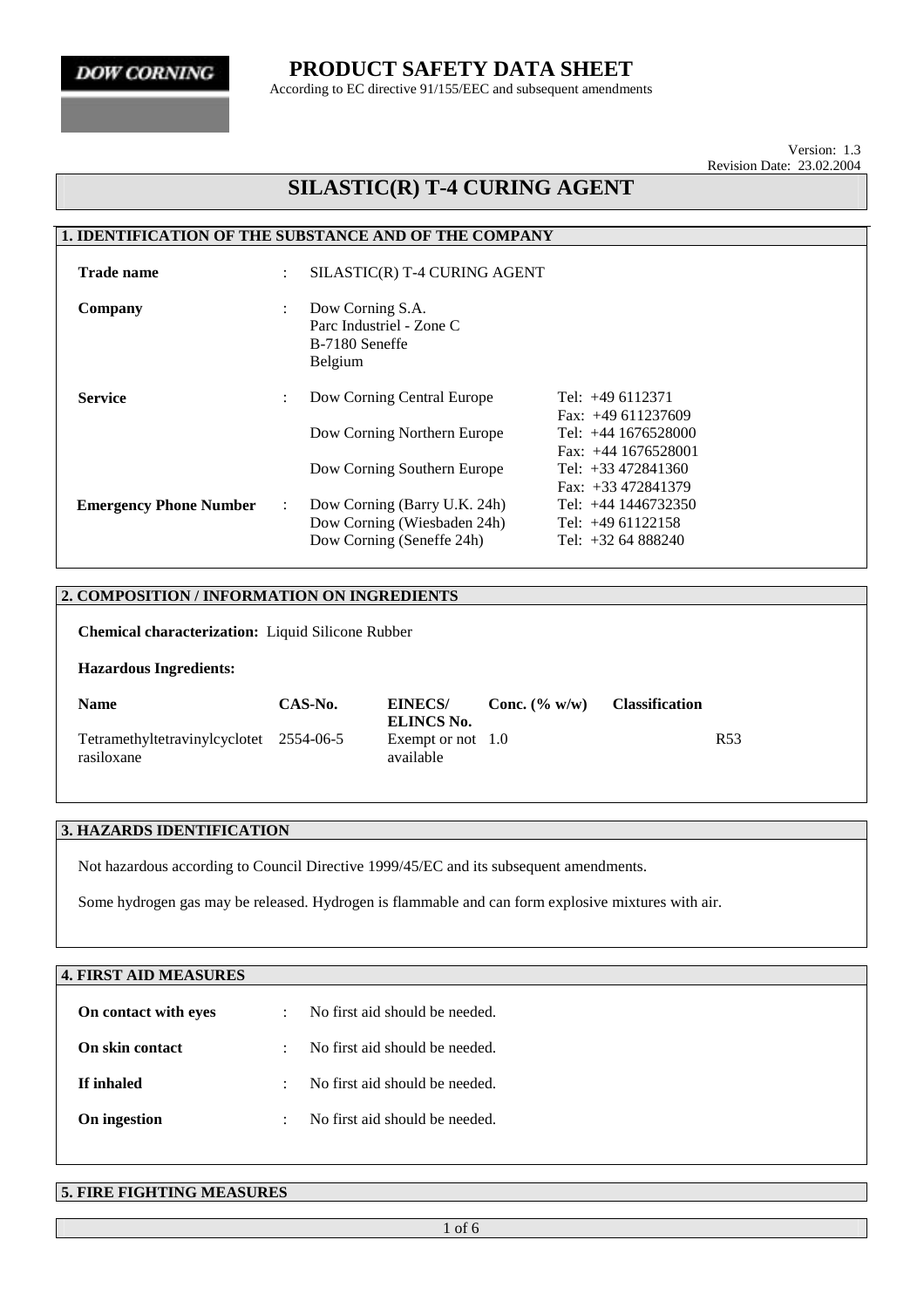### **PRODUCT SAFETY DATA SHEET**

According to EC directive 91/155/EEC and subsequent amendments

Version: 1.3 Revision Date: 02.02.2004

## **SILASTIC(R) T-4 O CURING AGENT**

#### **1. IDENTIFICATION OF THE SUBSTANCE AND OF THE COMPANY**

| <b>Trade name</b>             | ÷                         | SILASTIC(R) T-4 O CURING AGENT                                                           |                                                                                            |  |  |
|-------------------------------|---------------------------|------------------------------------------------------------------------------------------|--------------------------------------------------------------------------------------------|--|--|
| Company                       | ÷                         | Dow Corning S.A.<br>Parc Industriel - Zone C<br>B-7180 Seneffe<br>Belgium                |                                                                                            |  |  |
| <b>Service</b>                | ÷                         | Dow Corning Central Europe<br>Dow Corning Northern Europe                                | Tel: $+496112371$<br>Fax: $+49611237609$<br>Tel: $+44$ 1676528000<br>Fax: $+44$ 1676528001 |  |  |
|                               |                           | Dow Corning Southern Europe                                                              | Tel: $+33\,472841360$<br>Fax: $+33\,472841379$                                             |  |  |
| <b>Emergency Phone Number</b> | $\mathbb{R}^{\mathbb{Z}}$ | Dow Corning (Barry U.K. 24h)<br>Dow Corning (Wiesbaden 24h)<br>Dow Corning (Seneffe 24h) | Tel: +44 1446732350<br>Tel: $+4961122158$<br>Tel: +32 64 888240                            |  |  |

#### **2. COMPOSITION / INFORMATION ON INGREDIENTS**

**Chemical characterization:** Liquid Silicone Rubber

#### **Hazardous Ingredients:**

| <b>Name</b>                                           | CAS-No. | <b>EINECS/</b><br>ELINCS No.   | Conc. $(\% w/w)$ | <b>Classification</b> |
|-------------------------------------------------------|---------|--------------------------------|------------------|-----------------------|
| Tetramethyltetravinylcyclotet 2554-06-5<br>rasiloxane |         | Exempt or not 3.0<br>available |                  | R <sub>53</sub>       |

#### **3. HAZARDS IDENTIFICATION**

Not hazardous according to Council Directive 1999/45/EC and its subsequent amendments.

Some hydrogen gas may be released. Hydrogen is flammable and can form explosive mixtures with air.

| <b>4. FIRST AID MEASURES</b> |           |                                |
|------------------------------|-----------|--------------------------------|
| On contact with eyes         | ÷         | No first aid should be needed. |
| On skin contact              | ÷         | No first aid should be needed. |
| If inhaled                   | $\cdot$   | No first aid should be needed. |
| On ingestion                 | $\bullet$ | No first aid should be needed. |
|                              |           |                                |

#### **5. FIRE FIGHTING MEASURES**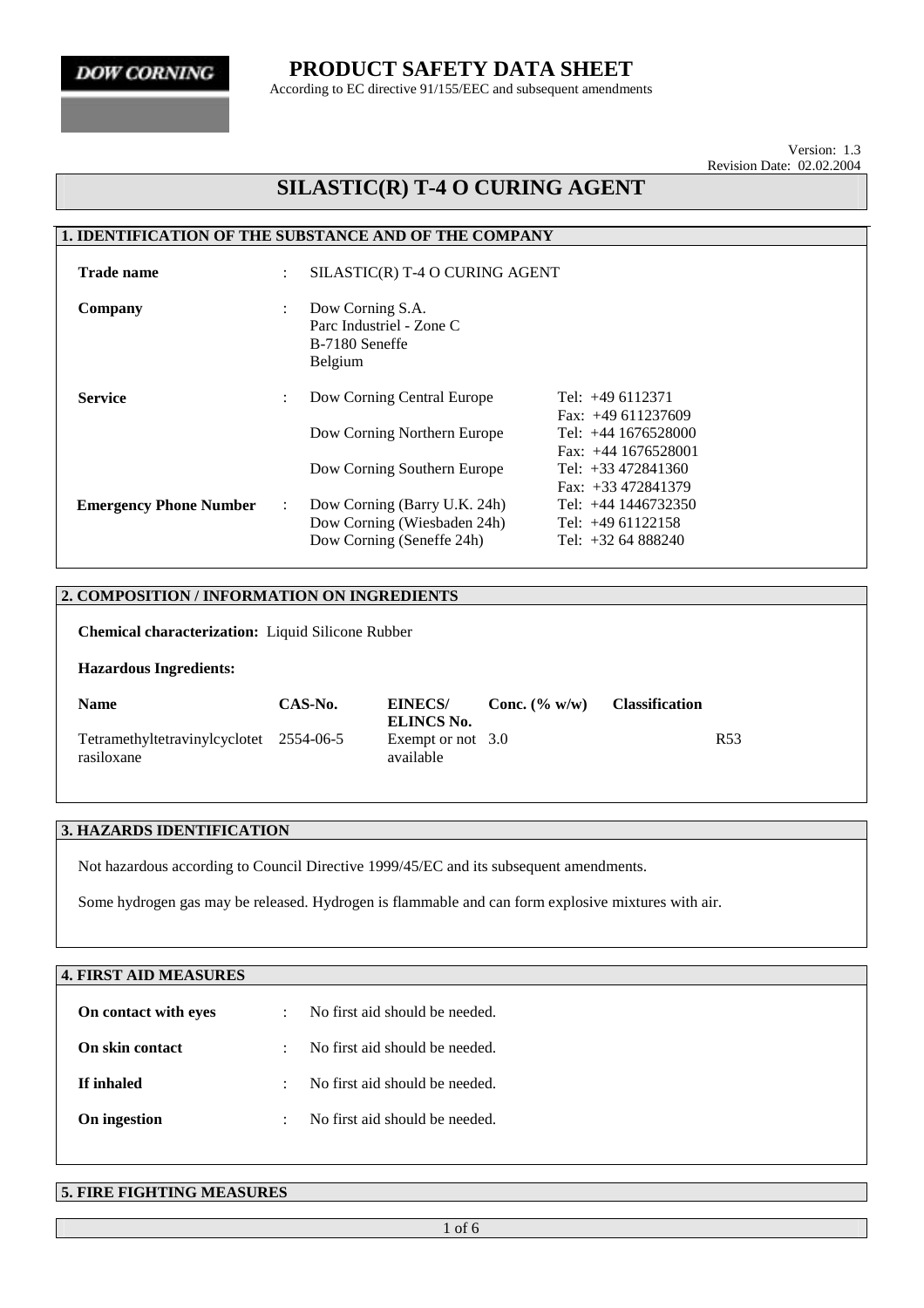**PRODUCT SAFETY DATA SHEET**

According to EC directive 91/155/EEC and subsequent amendments

Version: 1.3 Revision Date: 02.02.2004

# **SILASTIC(R) T-4 O CURING AGENT**

| Suitable extinguishing media :                    |                      | Carbon dioxide, foam or dry powder. Water can be used to cool fire exposed containers.                                                                                                                                                                                                                                                                                       |
|---------------------------------------------------|----------------------|------------------------------------------------------------------------------------------------------------------------------------------------------------------------------------------------------------------------------------------------------------------------------------------------------------------------------------------------------------------------------|
| <b>Unsuitable extinguishing</b><br>media          | ٠                    | None known.                                                                                                                                                                                                                                                                                                                                                                  |
| Hazards during fire fighting                      |                      | None known.                                                                                                                                                                                                                                                                                                                                                                  |
| <b>Special protective</b><br>equipment/procedures | $\ddot{\phantom{a}}$ | A self-contained respirator and protective clothing should be worn. Keep containers cool<br>with water spray until well after the fire is out. Determine the need to evacuate or isolate<br>the area according to your local emergency plan. Applying foam will also release<br>significant amounts of flammable hydrogen gas that can be trapped under the foam<br>blanket. |
| <b>Hazardous Combustion</b><br><b>Products</b>    | ٠                    | Silica. Carbon oxides and traces of incompletely burned carbon compounds.<br>Formaldehyde. Hydrogen.                                                                                                                                                                                                                                                                         |

| <b>6. ACCIDENTAL RELEASE MEASURES</b>            |                      |                                                                                                                                                                                                                                                                                                                 |  |
|--------------------------------------------------|----------------------|-----------------------------------------------------------------------------------------------------------------------------------------------------------------------------------------------------------------------------------------------------------------------------------------------------------------|--|
| <b>Personal precautions</b>                      |                      | Wear proper protective equipment.                                                                                                                                                                                                                                                                               |  |
| <b>Precautions to protect the</b><br>environment | $\ddot{\phantom{0}}$ | Prevent from spreading or entering into drains, ditches or rivers by using sand, earth or<br>other appropriate barriers.                                                                                                                                                                                        |  |
| Methods for cleaning up                          |                      | Determine the need to evacuate or isolate the area according to your local emergency<br>plan. Very large spills should be contained by bunding, etc procedures. Mop, wipe or<br>soak up with absorbent material and place in a vented container. The spilled product<br>produces an extremely slippery surface. |  |

| 7. HANDLING AND STORAGE           |                      |                                                                                                                                                                             |  |  |
|-----------------------------------|----------------------|-----------------------------------------------------------------------------------------------------------------------------------------------------------------------------|--|--|
| Advice on safe handling           | $\ddot{\phantom{0}}$ | General ventilation is required. Avoid eye contact.                                                                                                                         |  |  |
| <b>Advice on storage</b>          |                      | This product slowly evolves hydrogen on storage. Keep only in a vented container in a<br>well ventilated area. Keep container closed and store away from water or moisture. |  |  |
| <b>Specific uses</b>              | $\bullet$            | Refer to technical data sheet available on request.                                                                                                                         |  |  |
| Unsuitable packaging<br>materials | ٠                    | Do not store in or use glass containers.                                                                                                                                    |  |  |

| <b>8. EXPOSURE CONTROLS / PERSONAL PROTECTION</b>     |  |  |  |  |  |  |
|-------------------------------------------------------|--|--|--|--|--|--|
|                                                       |  |  |  |  |  |  |
|                                                       |  |  |  |  |  |  |
|                                                       |  |  |  |  |  |  |
|                                                       |  |  |  |  |  |  |
|                                                       |  |  |  |  |  |  |
|                                                       |  |  |  |  |  |  |
|                                                       |  |  |  |  |  |  |
|                                                       |  |  |  |  |  |  |
|                                                       |  |  |  |  |  |  |
| None of the components have assigned exposure limits. |  |  |  |  |  |  |
|                                                       |  |  |  |  |  |  |
|                                                       |  |  |  |  |  |  |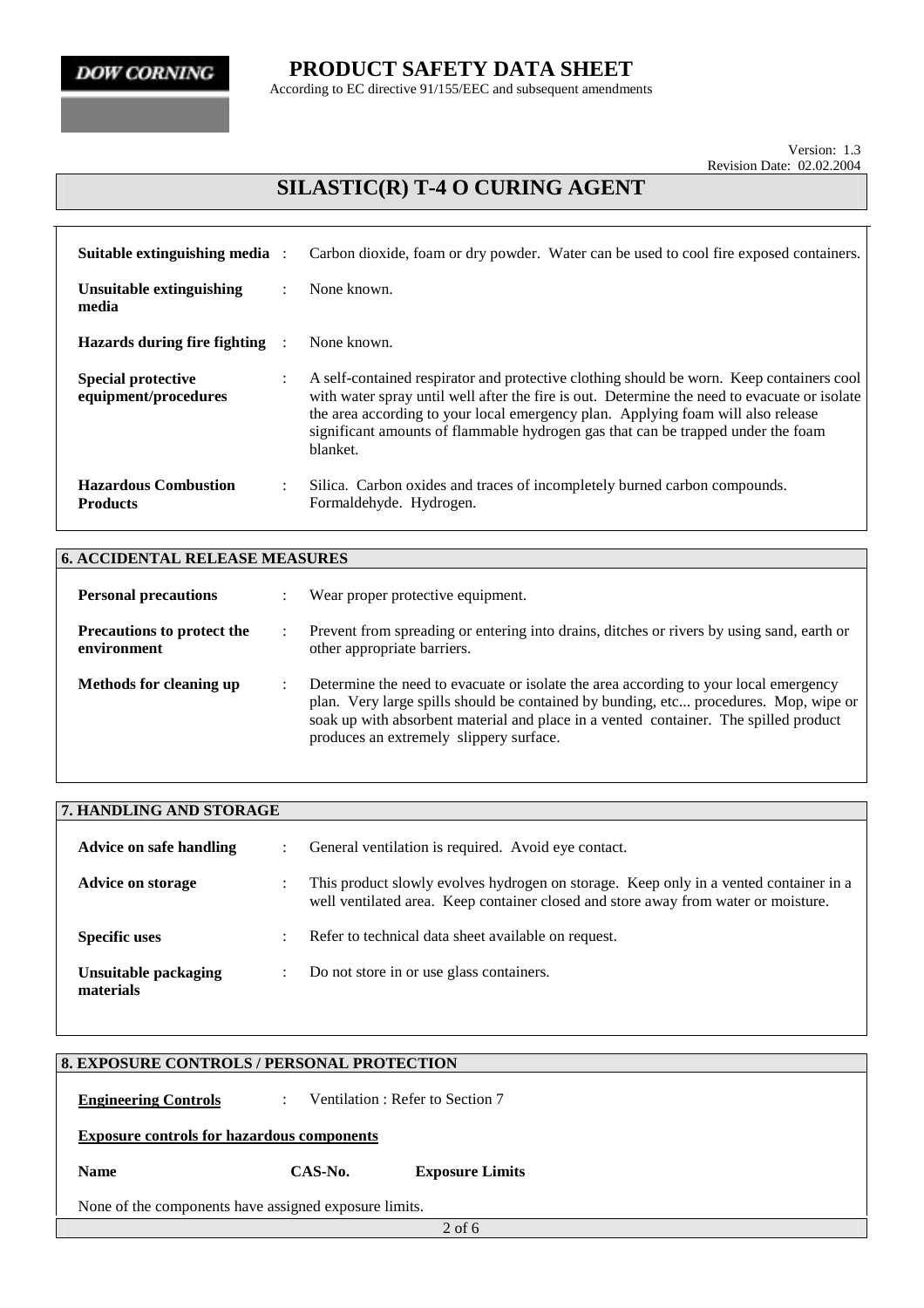### **PRODUCT SAFETY DATA SHEET**

According to EC directive 91/155/EEC and subsequent amendments

Version: 1.3 Revision Date: 02.02.2004

# **SILASTIC(R) T-4 O CURING AGENT**

| <b>Personal protection equipment</b>      |                |                                                                                                                                                                                                                                                                                                                                                                                                                                                                                                |  |  |  |  |
|-------------------------------------------|----------------|------------------------------------------------------------------------------------------------------------------------------------------------------------------------------------------------------------------------------------------------------------------------------------------------------------------------------------------------------------------------------------------------------------------------------------------------------------------------------------------------|--|--|--|--|
| <b>Respiratory protection</b>             |                | Respiratory protection is not normally required.                                                                                                                                                                                                                                                                                                                                                                                                                                               |  |  |  |  |
| <b>Hand protection</b>                    |                | Gloves are not normally required.                                                                                                                                                                                                                                                                                                                                                                                                                                                              |  |  |  |  |
| <b>Eye protection</b>                     |                | Safety glasses should be worn.                                                                                                                                                                                                                                                                                                                                                                                                                                                                 |  |  |  |  |
| <b>Skin protection</b>                    |                | Protective equipment is not normally necessary.                                                                                                                                                                                                                                                                                                                                                                                                                                                |  |  |  |  |
| <b>Hygiene</b> measures                   | $\ddot{\cdot}$ | Exercise good industrial hygiene practice. Wash after handling, especially before eating,<br>drinking or smoking.                                                                                                                                                                                                                                                                                                                                                                              |  |  |  |  |
| <b>Environmental exposure</b><br>controls |                | Refer to section 6 and 12.                                                                                                                                                                                                                                                                                                                                                                                                                                                                     |  |  |  |  |
| <b>Additional information</b>             | $\ddot{\cdot}$ | These precautions are for room temperature handling. Use at elevated temperature or<br>aerosol/spray applications may require added precautions. For further information<br>regarding the use of silicones in consumer aerosol applications, please refer to the<br>guidance document regarding the use of silicone-based materials in consumer aerosol<br>applications that has been developed by the silicone industry (www.SEHSC.com) or<br>contact the Dow Corning customer service group. |  |  |  |  |

|                    | 9. PHYSICAL AND CHEMICAL PROPERTIES |                           |                                      |                             |        |                                                                                                                                       |
|--------------------|-------------------------------------|---------------------------|--------------------------------------|-----------------------------|--------|---------------------------------------------------------------------------------------------------------------------------------------|
| <b>Appearance</b>  |                                     |                           |                                      |                             |        |                                                                                                                                       |
| Form:              | Liquid                              |                           | Colour:                              | Colorless                   | Odour: | Slight                                                                                                                                |
| Other data         |                                     |                           |                                      |                             |        |                                                                                                                                       |
|                    | <b>Boiling point/range</b>          | $\ddot{\cdot}$            | $>$ 35C/95F                          |                             |        |                                                                                                                                       |
| <b>Flash point</b> |                                     | $\ddot{\cdot}$            | $> 100$ °C (Closed Cup)              | 205 °C (Cleveland Open Cup) |        |                                                                                                                                       |
|                    | <b>Autoignition temperature</b>     | $\mathbb{R}^{\mathbb{Z}}$ | $>$ 200 °C                           |                             |        |                                                                                                                                       |
|                    | <b>Explosive properties</b>         | $\ddot{\phantom{0}}$      | N <sub>o</sub><br>mixtures with air. |                             |        | Some hydrogen gas may be released. Hydrogen is flammable and can form explosive                                                       |
|                    | <b>Specific Gravity</b>             | $\ddot{\phantom{0}}$      | 0.96                                 |                             |        |                                                                                                                                       |
| <b>Viscosity</b>   |                                     | $\ddot{\phantom{a}}$      | 400 mPa s at $25^{\circ}$ C.         |                             |        |                                                                                                                                       |
|                    | <b>Oxidizing properties</b>         | $\ddot{\cdot}$            | No                                   |                             |        |                                                                                                                                       |
|                    |                                     |                           |                                      |                             |        | The above information is not intended for use in preparing product specifications. Contact Dow Corning before writing specifications. |

#### **10. STABILITY AND REACTIVITY**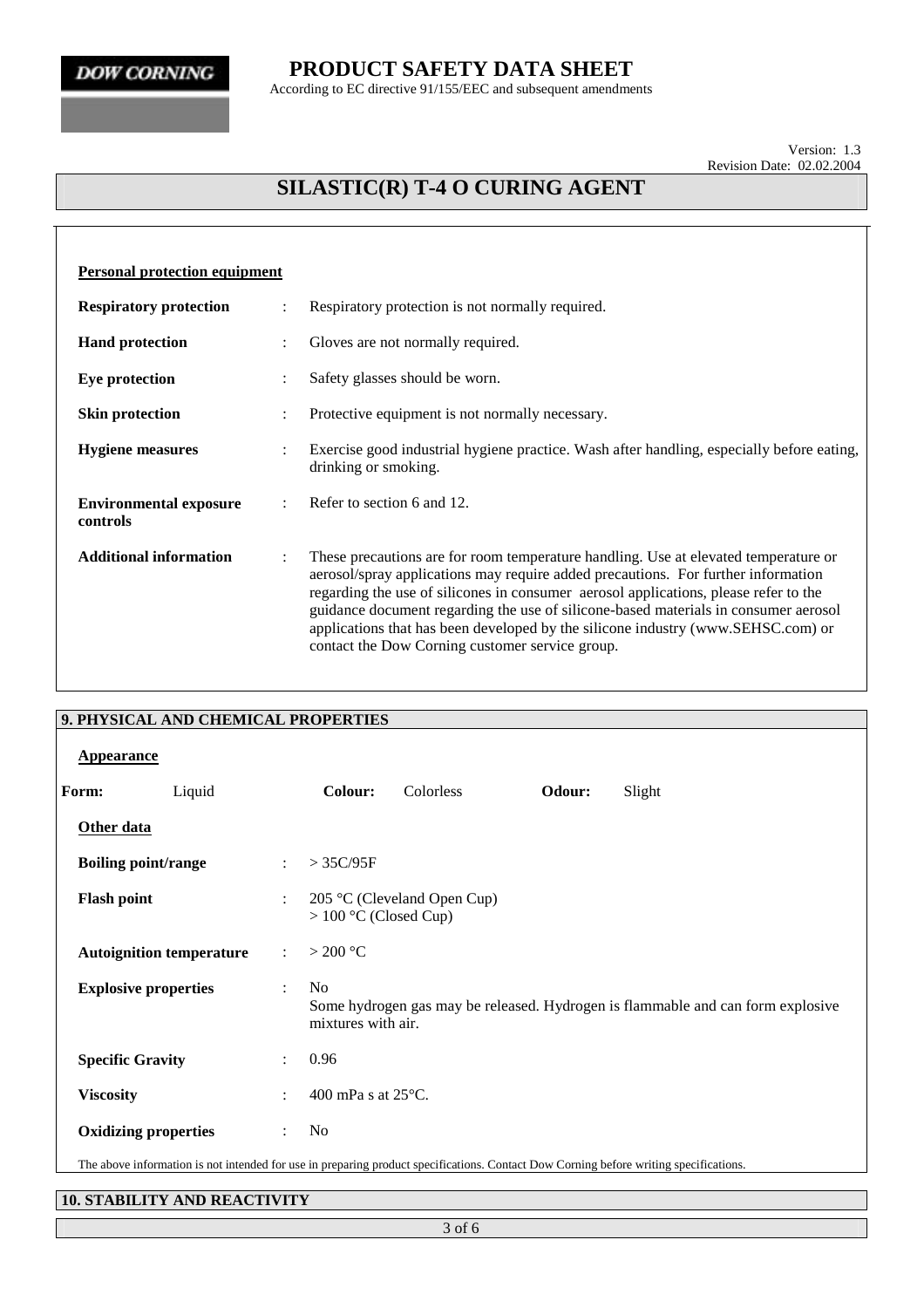### **PRODUCT SAFETY DATA SHEET**

According to EC directive 91/155/EEC and subsequent amendments

Version: 1.3 Revision Date: 02.02.2004

### **SILASTIC(R) T-4 O CURING AGENT**

| <b>Stability</b>                           |           | Stable under normal usage conditions.                                                                                                                          |
|--------------------------------------------|-----------|----------------------------------------------------------------------------------------------------------------------------------------------------------------|
| <b>Conditions to avoid</b>                 | $\bullet$ | None established.                                                                                                                                              |
| Materials to avoid                         | $\bullet$ | Hydrogen is liberated on contact with water, alcohols, acidic or basic materials, many<br>metals or metallic compounds and can form explosive mixtures in air. |
| <b>Hazardous decomposition</b><br>products |           | See section 11.                                                                                                                                                |

| <b>11. TOXICOLOGICAL INFORMATION</b>             |                      |                                                                                                                                                                                                                                                                          |  |  |
|--------------------------------------------------|----------------------|--------------------------------------------------------------------------------------------------------------------------------------------------------------------------------------------------------------------------------------------------------------------------|--|--|
| On contact with eyes                             |                      | May cause temporary discomfort.                                                                                                                                                                                                                                          |  |  |
| On skin contact                                  |                      | No adverse effects are normally expected.                                                                                                                                                                                                                                |  |  |
| If inhaled                                       | $\ddot{\phantom{0}}$ | No adverse effects are normally expected.                                                                                                                                                                                                                                |  |  |
| On ingestion                                     |                      | No adverse effects are normally expected.                                                                                                                                                                                                                                |  |  |
| <b>Other Health Hazard</b><br><b>Information</b> |                      | Product may emit formal dehyde vapours at temperatures above $150^{\circ}$ C in the presence of<br>air. Formaldehyde vapour is harmful by inhalation and irritating to eyes and respiratory<br>system at breathing concentration less than one part per million (1 ppm). |  |  |
|                                                  |                      |                                                                                                                                                                                                                                                                          |  |  |

<sup>1</sup> Based on product test data.<br><sup>2</sup> Based on test data from similar products.

#### **12. ECOLOGICAL INFORMATION**

#### **Environmental fate and distribution**

Siloxanes are removed from water by sedimentation or binding to sewage sludge. In soil, siloxanes are degraded.

#### **Ecotoxicity effects**

No adverse effects on aquatic organisms.

**Bioaccumulation** : No bioaccumulation potential.

#### **Fate and effects in waste water treatment plants**

Removed > 90% by binding onto sewage sludge. No adverse effects on bacteria. The siloxanes in this product do not contribute to the BOD.

#### **Additional environmental information**

Additional environmental information on the silicone component is available on request.

| <b>13. DISPOSAL CONSIDERATIONS</b> |                                                  |  |  |
|------------------------------------|--------------------------------------------------|--|--|
| <b>Product disposal</b>            | Dispose of in accordance with local regulations. |  |  |
|                                    | $4$ of 6                                         |  |  |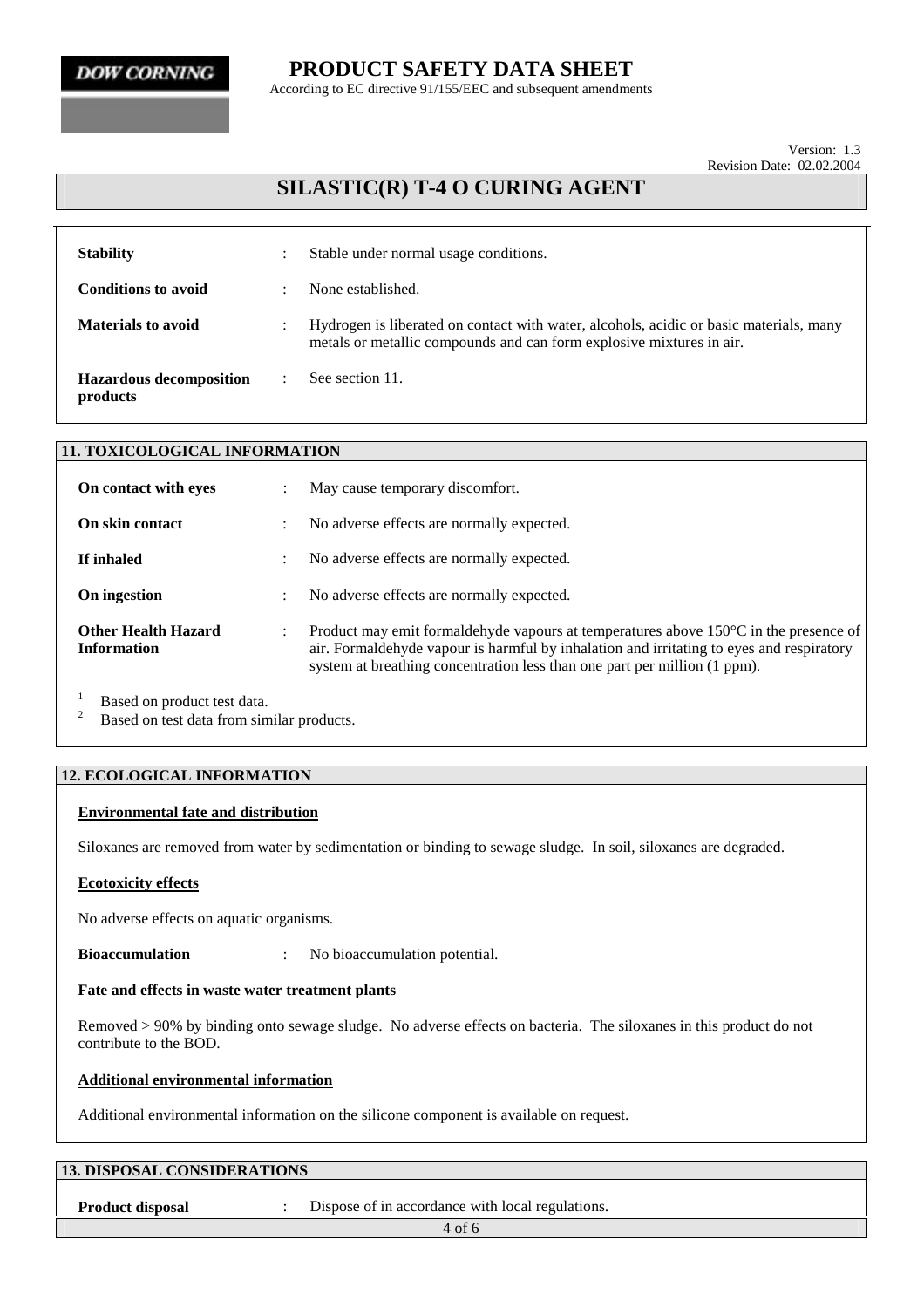**PRODUCT SAFETY DATA SHEET**

According to EC directive 91/155/EEC and subsequent amendments

Version: 1.3 Revision Date: 02.02.2004

## **SILASTIC(R) T-4 O CURING AGENT**

**Packaging disposal :** Dispose of in accordance with local regulations.

#### **14. TRANSPORT INFORMATION**

#### **Road / Rail (ADR/RID)**

Not subject to ADR/RID.

#### **Sea transport (IMDG)**

Not subject to IMDG code.

#### **Air transport (IATA)**

NOT IATA REGULATED. (VENTED PACKAGES FORBIDDEN FOR AIR TRANSPORT)

#### **15. REGULATORY INFORMATION**

#### **Labelling according to EEC Directive**

| S-phrases                           | $\ddot{\phantom{0}}$ | S9 Keep container in a well-ventilated place.<br>S12 Do not keep the container sealed.<br>S16 Keep away from sources of ignition - No smoking. |  |
|-------------------------------------|----------------------|------------------------------------------------------------------------------------------------------------------------------------------------|--|
| National legislation / regulations  |                      |                                                                                                                                                |  |
| <b>Ozone depleting</b><br>chemicals |                      | No ozone depleting chemicals are present or used in manufacture.                                                                               |  |
| <b>Status</b>                       |                      |                                                                                                                                                |  |
| <b>EINECS</b>                       | $\ddot{\phantom{a}}$ | All ingredients listed or exempt.                                                                                                              |  |
| <b>TSCA</b>                         |                      | All chemical substances in this material are included on or exempted from listing on the<br><b>TSCA Inventory of Chemical Substances.</b>      |  |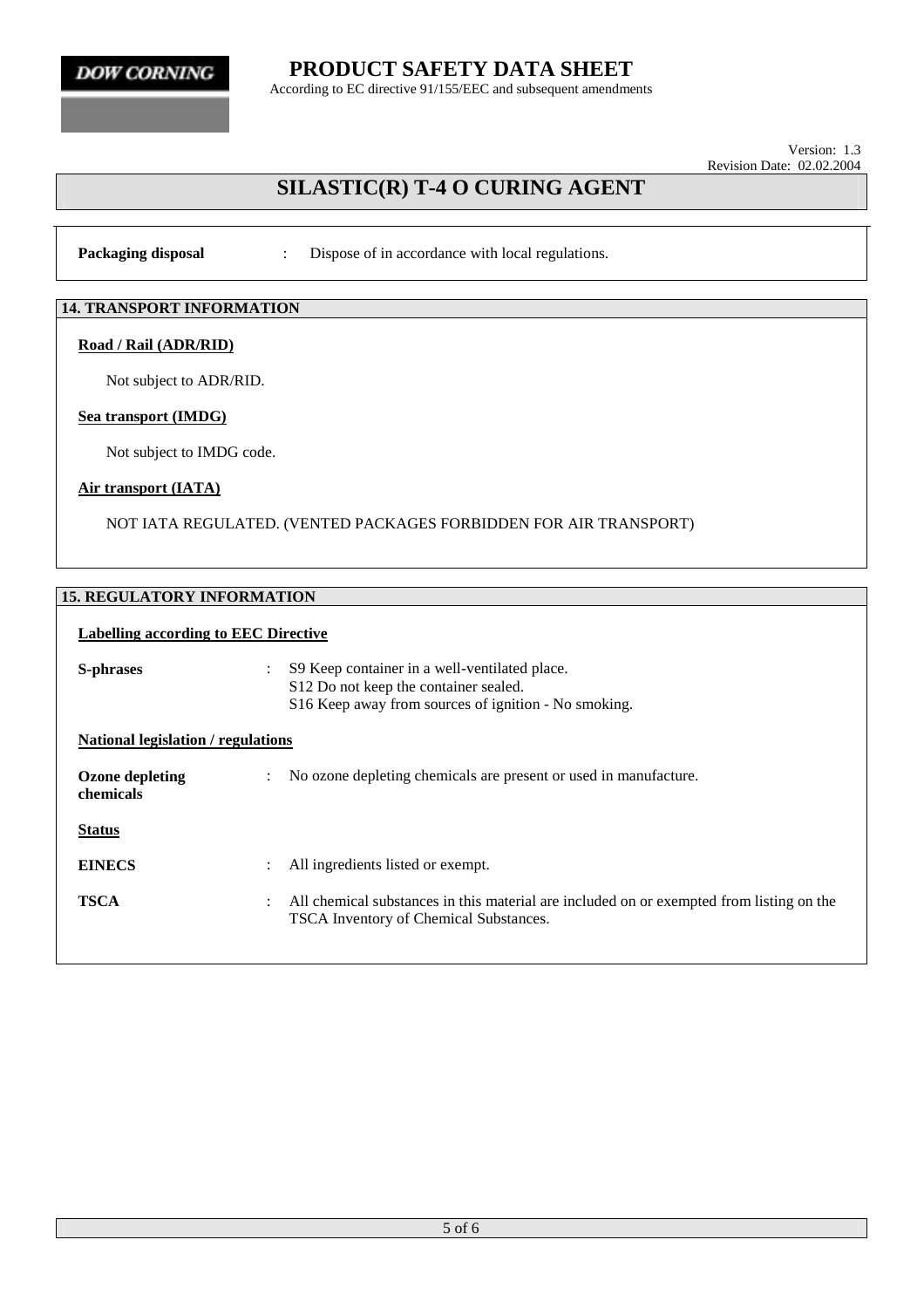**PRODUCT SAFETY DATA SHEET** According to EC directive 91/155/EEC and subsequent amendments

> Version: 1.3 Revision Date: 02.02.2004

## **SILASTIC(R) T-4 O CURING AGENT**

#### **16. OTHER INFORMATION**

This product safety data sheet was prepared in compliance with Commission Directive 91/155/EEC, 67/548/EEC and 1999/45/EC as well as their relevant amendements, on the approximation of laws, regulations and administrative provisions relative to the classification, packaging and labelling of dangerous substances and preparations.

It is the responsibility of persons in receipt of this Product Safety Data Sheet to ensure that the information contained herein is properly read and understood by all people who may use, handle, dispose or in any way come in contact with the product. If the recipient subsequently produces a formulation containing the Dow Corning product, it is the recipient's sole responsibility to ensure the transfer of all relevant information from the Dow Corning Product Safety Data Sheet to their own Product Safety Data Sheet in compliance with Commission Directive 1999/45/EC.

All information and instructions provided in this Safety Data Sheet (SDS) are based on the current state of scientific and technical knowledge at the date indicated on the present SDS. Dow Corning shall not be held responsible for any defect in the product covered by this SDS , should the existence of such defect not be detectable considering the current state of scientific and technical knowledge.

As stated above, this Safety Data Sheet has been prepared in compliance with applicable European law. If you purchase this material outside Europe, where compliance laws may differ, you should receive from your local Dow Corning supplier a SDS applicable to the country in which the product is sold and intended to be used. Please note that the appearance and content of the SDS may vary - even for the same product - between different countries, reflecting the different compliance requirements. Should you have any question, please refer to your local Dow Corning supplier.

**R53** May cause long-term adverse effects in the aquatic environment.,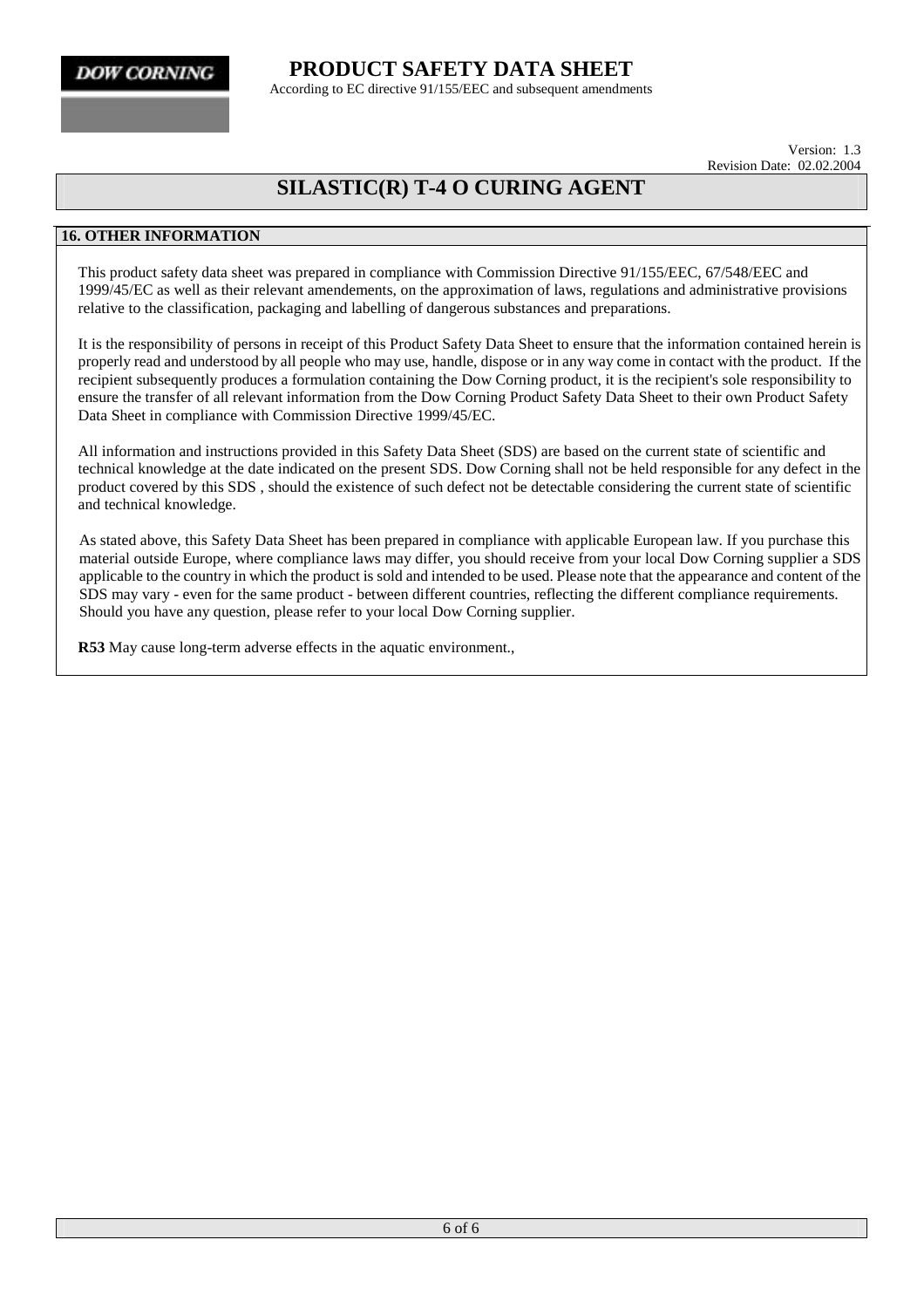**PRODUCT SAFETY DATA SHEET**

According to EC directive 91/155/EEC and subsequent amendments

Version: 1.3 Revision Date: 23.02.2004

# **SILASTIC(R) T-4 CURING AGENT**

| Suitable extinguishing media :                    |                | Carbon dioxide, foam or dry powder. Water can be used to cool fire exposed containers.                                                                                                                                                                                                                                                                                       |
|---------------------------------------------------|----------------|------------------------------------------------------------------------------------------------------------------------------------------------------------------------------------------------------------------------------------------------------------------------------------------------------------------------------------------------------------------------------|
| Unsuitable extinguishing<br>media                 | $\ddot{\cdot}$ | None known.                                                                                                                                                                                                                                                                                                                                                                  |
| Hazards during fire fighting                      |                | None known.                                                                                                                                                                                                                                                                                                                                                                  |
| <b>Special protective</b><br>equipment/procedures | $\ddot{\cdot}$ | A self-contained respirator and protective clothing should be worn. Keep containers cool<br>with water spray until well after the fire is out. Determine the need to evacuate or isolate<br>the area according to your local emergency plan. Applying foam will also release<br>significant amounts of flammable hydrogen gas that can be trapped under the foam<br>blanket. |
| <b>Hazardous Combustion</b><br><b>Products</b>    | $\bullet$      | Silica. Carbon oxides and traces of incompletely burned carbon compounds.<br>Formaldehyde. Hydrogen.                                                                                                                                                                                                                                                                         |

| <b>6. ACCIDENTAL RELEASE MEASURES</b>            |                      |                                                                                                                                                                                                                                                                                                                 |  |
|--------------------------------------------------|----------------------|-----------------------------------------------------------------------------------------------------------------------------------------------------------------------------------------------------------------------------------------------------------------------------------------------------------------|--|
| <b>Personal precautions</b>                      |                      | Wear proper protective equipment.                                                                                                                                                                                                                                                                               |  |
| <b>Precautions to protect the</b><br>environment | $\ddot{\phantom{0}}$ | Prevent from spreading or entering into drains, ditches or rivers by using sand, earth or<br>other appropriate barriers.                                                                                                                                                                                        |  |
| Methods for cleaning up                          |                      | Determine the need to evacuate or isolate the area according to your local emergency<br>plan. Very large spills should be contained by bunding, etc procedures. Mop, wipe or<br>soak up with absorbent material and place in a vented container. The spilled product<br>produces an extremely slippery surface. |  |

| 7. HANDLING AND STORAGE           |                      |                                                                                                                                                                             |
|-----------------------------------|----------------------|-----------------------------------------------------------------------------------------------------------------------------------------------------------------------------|
| Advice on safe handling           | $\ddot{\phantom{0}}$ | General ventilation is required. Avoid eye contact.                                                                                                                         |
| <b>Advice on storage</b>          |                      | This product slowly evolves hydrogen on storage. Keep only in a vented container in a<br>well ventilated area. Keep container closed and store away from water or moisture. |
| <b>Specific uses</b>              | $\bullet$            | Refer to technical data sheet available on request.                                                                                                                         |
| Unsuitable packaging<br>materials | ٠                    | Do not store in or use glass containers.                                                                                                                                    |

| None of the components have assigned exposure limits. |  |  |  |  |
|-------------------------------------------------------|--|--|--|--|
|                                                       |  |  |  |  |
|                                                       |  |  |  |  |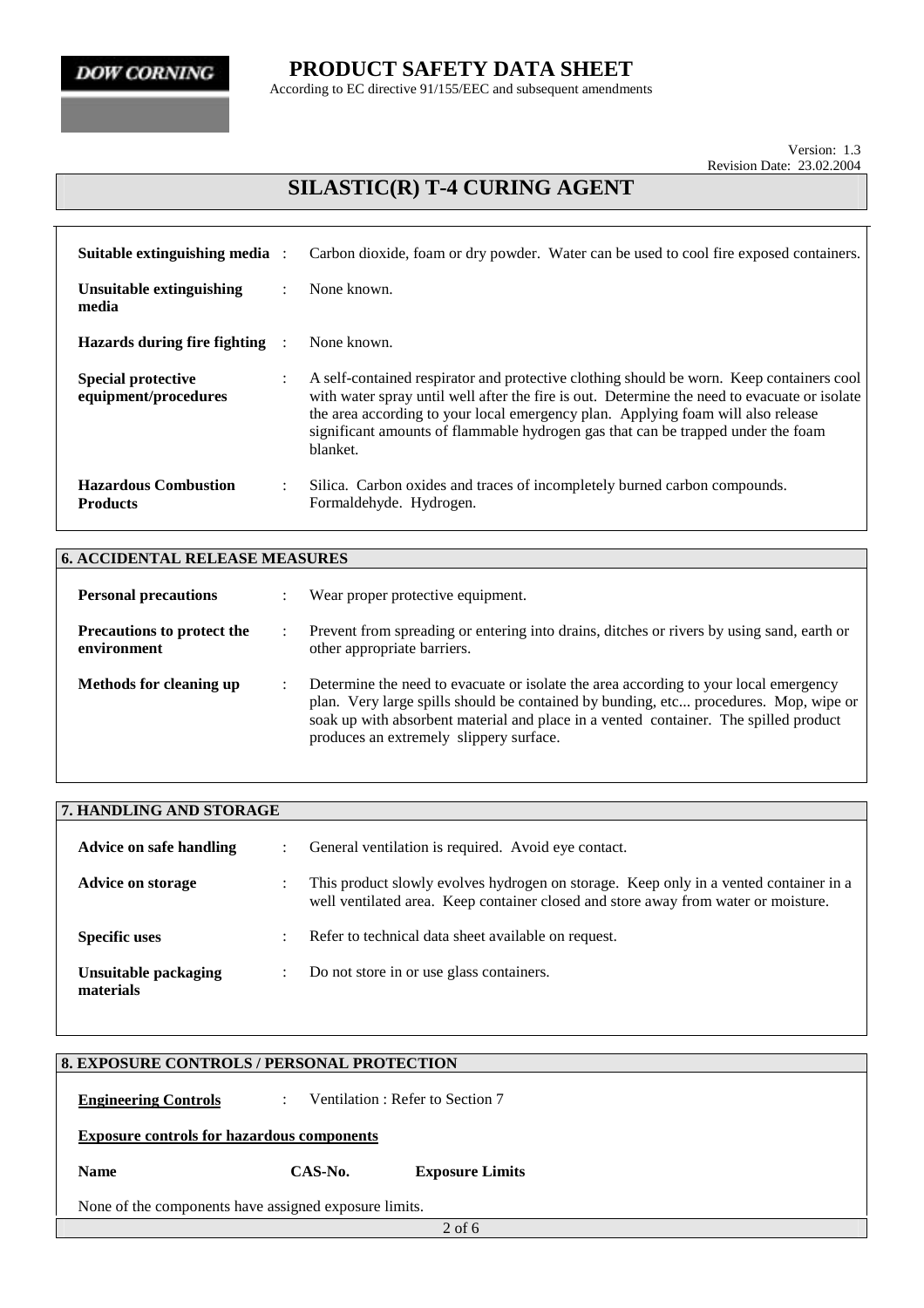### **PRODUCT SAFETY DATA SHEET**

According to EC directive 91/155/EEC and subsequent amendments

Version: 1.3 Revision Date: 23.02.2004

# **SILASTIC(R) T-4 CURING AGENT**

| <b>Personal protection equipment</b>      |                      |                                                                                                                                                                                                                                                                                                                                                                                                                                                                                                |
|-------------------------------------------|----------------------|------------------------------------------------------------------------------------------------------------------------------------------------------------------------------------------------------------------------------------------------------------------------------------------------------------------------------------------------------------------------------------------------------------------------------------------------------------------------------------------------|
| <b>Respiratory protection</b>             | $\ddot{\cdot}$       | Respiratory protection is not normally required.                                                                                                                                                                                                                                                                                                                                                                                                                                               |
| <b>Hand protection</b>                    |                      | Gloves are not normally required.                                                                                                                                                                                                                                                                                                                                                                                                                                                              |
| Eye protection                            |                      | Safety glasses should be worn.                                                                                                                                                                                                                                                                                                                                                                                                                                                                 |
| <b>Skin protection</b>                    |                      | Protective equipment is not normally necessary.                                                                                                                                                                                                                                                                                                                                                                                                                                                |
| <b>Hygiene</b> measures                   | $\ddot{\cdot}$       | Exercise good industrial hygiene practice. Wash after handling, especially before eating,<br>drinking or smoking.                                                                                                                                                                                                                                                                                                                                                                              |
| <b>Environmental exposure</b><br>controls |                      | Refer to section 6 and 12.                                                                                                                                                                                                                                                                                                                                                                                                                                                                     |
| <b>Additional information</b>             | $\ddot{\phantom{a}}$ | These precautions are for room temperature handling. Use at elevated temperature or<br>aerosol/spray applications may require added precautions. For further information<br>regarding the use of silicones in consumer aerosol applications, please refer to the<br>guidance document regarding the use of silicone-based materials in consumer aerosol<br>applications that has been developed by the silicone industry (www.SEHSC.com) or<br>contact the Dow Corning customer service group. |

|                    | 9. PHYSICAL AND CHEMICAL PROPERTIES                                                                                                   |                           |                                      |                             |        |                                                                                 |
|--------------------|---------------------------------------------------------------------------------------------------------------------------------------|---------------------------|--------------------------------------|-----------------------------|--------|---------------------------------------------------------------------------------|
| <b>Appearance</b>  |                                                                                                                                       |                           |                                      |                             |        |                                                                                 |
| Form:              | Liquid                                                                                                                                |                           | Colour:                              | Colorless                   | Odour: | Slight                                                                          |
| Other data         |                                                                                                                                       |                           |                                      |                             |        |                                                                                 |
|                    | <b>Boiling point/range</b>                                                                                                            | $\ddot{\phantom{a}}$      | $>$ 35C/95F                          |                             |        |                                                                                 |
| <b>Flash point</b> |                                                                                                                                       | $\ddot{\cdot}$            | $> 100$ °C (Closed Cup)              | 185 °C (Cleveland Open Cup) |        |                                                                                 |
|                    | <b>Autoignition temperature</b>                                                                                                       | $\mathbb{R}^{\mathbb{Z}}$ | $>$ 200 °C                           |                             |        |                                                                                 |
|                    | <b>Explosive properties</b>                                                                                                           | $\ddot{\phantom{a}}$      | N <sub>0</sub><br>mixtures with air. |                             |        | Some hydrogen gas may be released. Hydrogen is flammable and can form explosive |
|                    | <b>Specific Gravity</b>                                                                                                               | $\ddot{\phantom{0}}$      | 0.96                                 |                             |        |                                                                                 |
| <b>Viscosity</b>   |                                                                                                                                       |                           | 300 mPa s at 25°C.                   |                             |        |                                                                                 |
|                    | <b>Oxidizing properties</b>                                                                                                           | $\ddot{\cdot}$            | N <sub>0</sub>                       |                             |        |                                                                                 |
|                    | The above information is not intended for use in preparing product specifications. Contact Dow Corning before writing specifications. |                           |                                      |                             |        |                                                                                 |

#### **10. STABILITY AND REACTIVITY**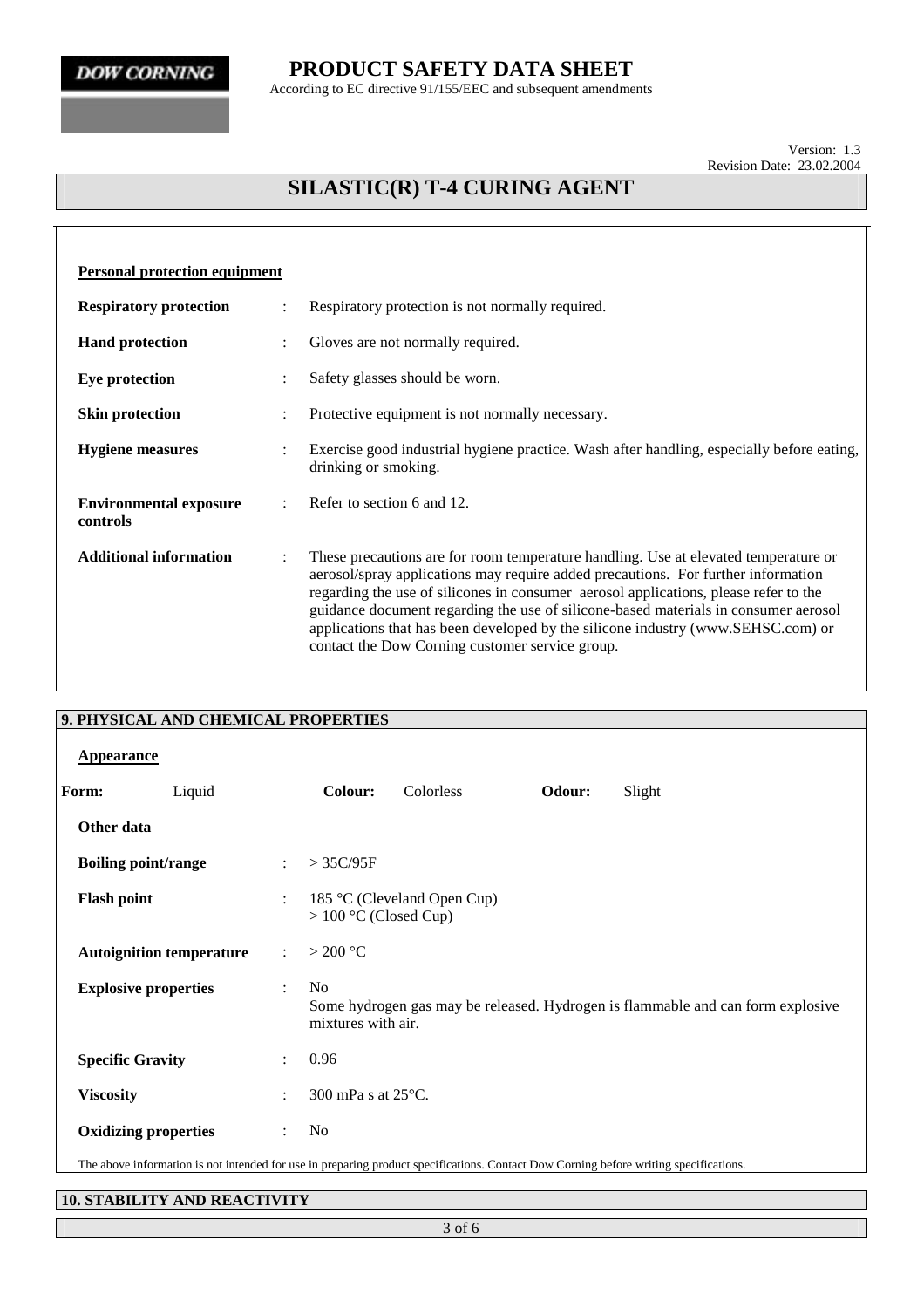### **PRODUCT SAFETY DATA SHEET**

According to EC directive 91/155/EEC and subsequent amendments

Version: 1.3 Revision Date: 23.02.2004

## **SILASTIC(R) T-4 CURING AGENT**

| <b>Stability</b>                           | $\bullet$ | Stable under normal usage conditions.                                                                                                                          |
|--------------------------------------------|-----------|----------------------------------------------------------------------------------------------------------------------------------------------------------------|
| <b>Conditions to avoid</b>                 | $\bullet$ | None established.                                                                                                                                              |
| <b>Materials to avoid</b>                  | $\bullet$ | Hydrogen is liberated on contact with water, alcohols, acidic or basic materials, many<br>metals or metallic compounds and can form explosive mixtures in air. |
| <b>Hazardous decomposition</b><br>products |           | See section 11.                                                                                                                                                |

| <b>11. TOXICOLOGICAL INFORMATION</b>             |                      |                                                                                                                                                                                                                                                                          |  |  |
|--------------------------------------------------|----------------------|--------------------------------------------------------------------------------------------------------------------------------------------------------------------------------------------------------------------------------------------------------------------------|--|--|
| On contact with eyes                             |                      | May cause temporary discomfort.                                                                                                                                                                                                                                          |  |  |
| On skin contact                                  |                      | No adverse effects are normally expected.                                                                                                                                                                                                                                |  |  |
| If inhaled                                       | $\ddot{\phantom{0}}$ | No adverse effects are normally expected.                                                                                                                                                                                                                                |  |  |
| On ingestion                                     |                      | No adverse effects are normally expected.                                                                                                                                                                                                                                |  |  |
| <b>Other Health Hazard</b><br><b>Information</b> |                      | Product may emit formal dehyde vapours at temperatures above $150^{\circ}$ C in the presence of<br>air. Formaldehyde vapour is harmful by inhalation and irritating to eyes and respiratory<br>system at breathing concentration less than one part per million (1 ppm). |  |  |
|                                                  |                      |                                                                                                                                                                                                                                                                          |  |  |

<sup>1</sup> Based on product test data.<br><sup>2</sup> Based on test data from similar products.

#### **12. ECOLOGICAL INFORMATION**

#### **Environmental fate and distribution**

Siloxanes are removed from water by sedimentation or binding to sewage sludge. In soil, siloxanes are degraded.

#### **Ecotoxicity effects**

No adverse effects on aquatic organisms.

**Bioaccumulation** : No bioaccumulation potential.

#### **Fate and effects in waste water treatment plants**

Removed > 90% by binding onto sewage sludge. No adverse effects on bacteria. The siloxanes in this product do not contribute to the BOD.

#### **Additional environmental information**

Additional environmental information on the silicone component is available on request.

| <b>13. DISPOSAL CONSIDERATIONS</b> |  |                                                  |  |  |
|------------------------------------|--|--------------------------------------------------|--|--|
| <b>Product disposal</b>            |  | Dispose of in accordance with local regulations. |  |  |
|                                    |  | $4$ of 6                                         |  |  |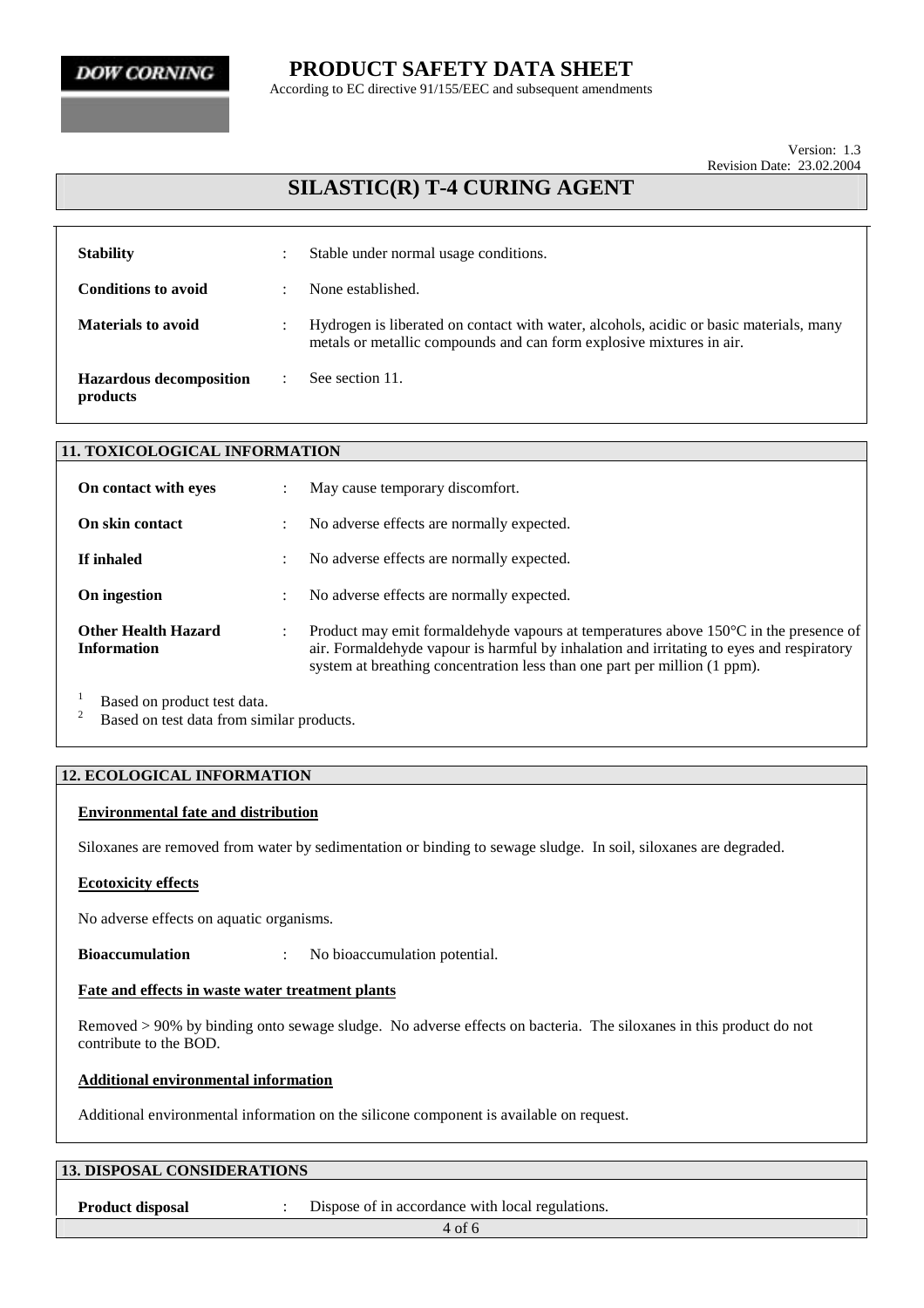**PRODUCT SAFETY DATA SHEET**

According to EC directive 91/155/EEC and subsequent amendments

Version: 1.3 Revision Date: 23.02.2004

## **SILASTIC(R) T-4 CURING AGENT**

**Packaging disposal :** Dispose of in accordance with local regulations.

#### **14. TRANSPORT INFORMATION**

#### **Road / Rail (ADR/RID)**

Not subject to ADR/RID.

#### **Sea transport (IMDG)**

Not subject to IMDG code.

#### **Air transport (IATA)**

NOT IATA REGULATED. (VENTED PACKAGES FORBIDDEN FOR AIR TRANSPORT)

#### **15. REGULATORY INFORMATION**

#### **Labelling according to EEC Directive**

| S-phrases                           | $\ddot{\phantom{0}}$ | S9 Keep container in a well-ventilated place.<br>S12 Do not keep the container sealed.<br>S16 Keep away from sources of ignition - No smoking. |  |
|-------------------------------------|----------------------|------------------------------------------------------------------------------------------------------------------------------------------------|--|
| National legislation / regulations  |                      |                                                                                                                                                |  |
| <b>Ozone depleting</b><br>chemicals |                      | No ozone depleting chemicals are present or used in manufacture.                                                                               |  |
| <b>Status</b>                       |                      |                                                                                                                                                |  |
| <b>EINECS</b>                       | ÷                    | All ingredients listed or exempt.                                                                                                              |  |
| <b>TSCA</b>                         |                      | All chemical substances in this material are included on or exempted from listing on the<br><b>TSCA Inventory of Chemical Substances.</b>      |  |